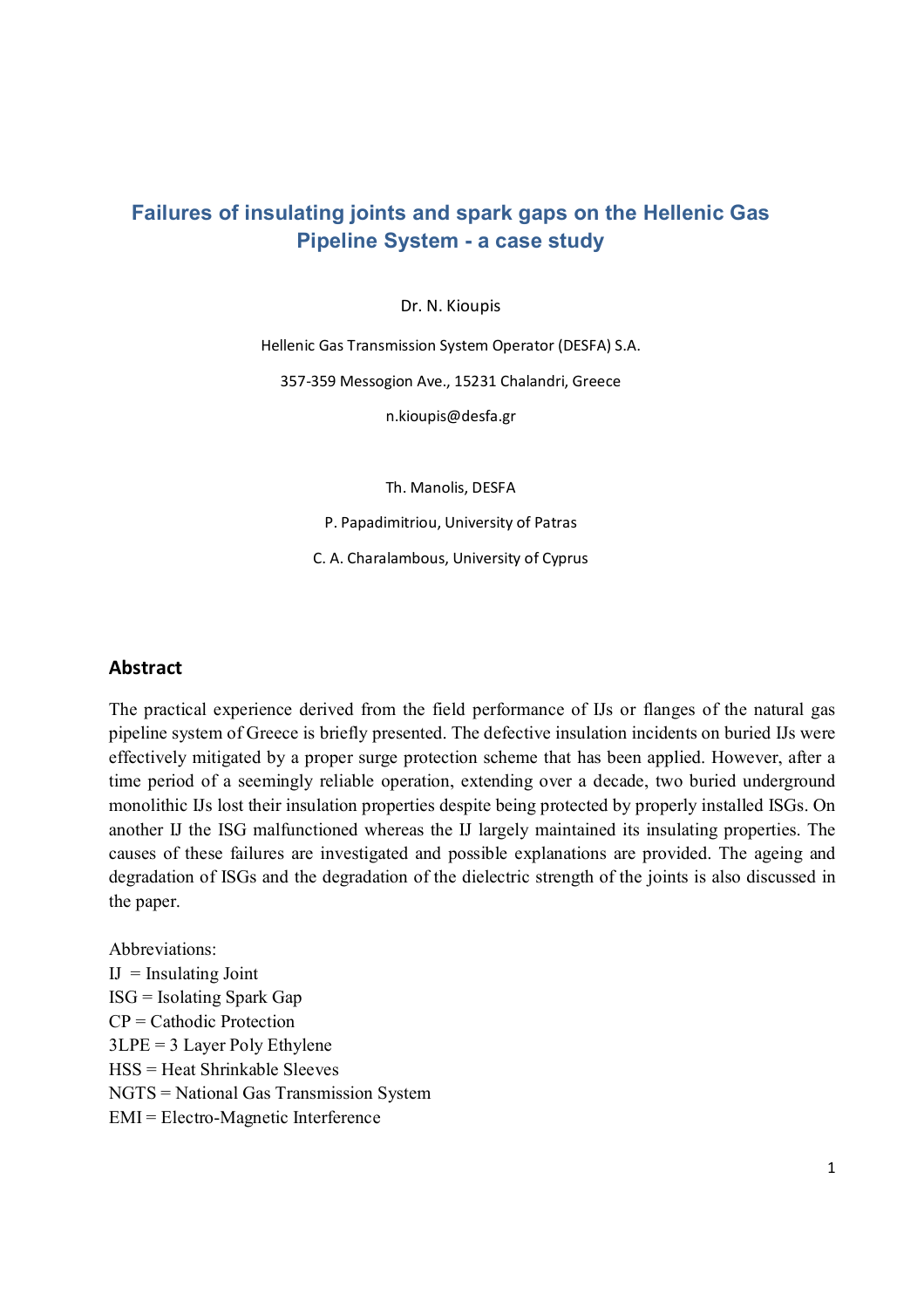#### **1.0 Introduction**

The use of IJs on gas pipelines, serve the purpose of ensuring the electrical isolation among different sections of a pipeline routing. Their use is to prevent the detrimental galvanic cell interaction among different sections of pipelines and isolate stray current areas as well. Moreover, IJs are used to ensure the effective and homogeneous current dispersion on CP systems. To this extent, IJs failures can significantly impact the CP operation of a pipeline system. In turn, this may jeopardize the CP effectiveness and stray current control, maintenance and monitoring endeavours thus increasing the risk for ac/dc corrosion, as a consequence. To avoid electrical failures, IJs are usually equipped with surge diverters to limit the voltage across the IJ. For example, monolithic IJs are rated at 5000 V and may be affected unless appropriate surge protection is installed. Particularly, within the clauses of the AUS standard [1] it is emphasized that surge protection against lightning may not be appropriate for the control of power line fault currents (50/60Hz)). Therefore, the IJs must be suitably rated (and protected) to also withstand the voltage imposed across them due to powerline faults.

With the above remarks in mind, the archived value of this paper derives from the field experience of the Hellenic Gas Transmission System Operator, and its continuous efforts to record and categorize the - IJs' and surge-protection devices' – failures on its system. It is worth noting that these efforts come in response to the world-wide scientific efforts that aim to understand the mechanisms of such field failures. It is highlighted at this point that this is a complex problem with multiple interacting variables, affecting the cause of these failures as well as the impact and consequences.

# **2.0. Background Information and Code of Practice**

The field experience of the Hellenic Transmission system operator suggests that in the event of an IJ electrical failure, a thorough investigation should take place. This investigation entails decisions that would reflect either on immediate IJs' replacement actions or on other peripheral measures to reinforce the effectiveness of the CP system (should the IJ replacement be deferred for practical or cost related matters).

It should be kept in mind that IJs replacement endeavours on a fully operational gas pipeline is usually implemented through the hot tapping/double stoppling method. This is a highly expensive process that entails safety risks, which the gas pipeline operator would be willing to avoid. Nonetheless, leaving an electrically failed IJ in service is a decision that must be very carefully considered. This is because by leaving a shorted IJ (or an IJ with reduced insulation properties) some important questions are raised as to whether peripheral measures would be sufficient to maintain the CP effectiveness. For example, such peripheral measures may include the installation of drainage systems or the installation of additional rectifiers. These of course are subject to a sound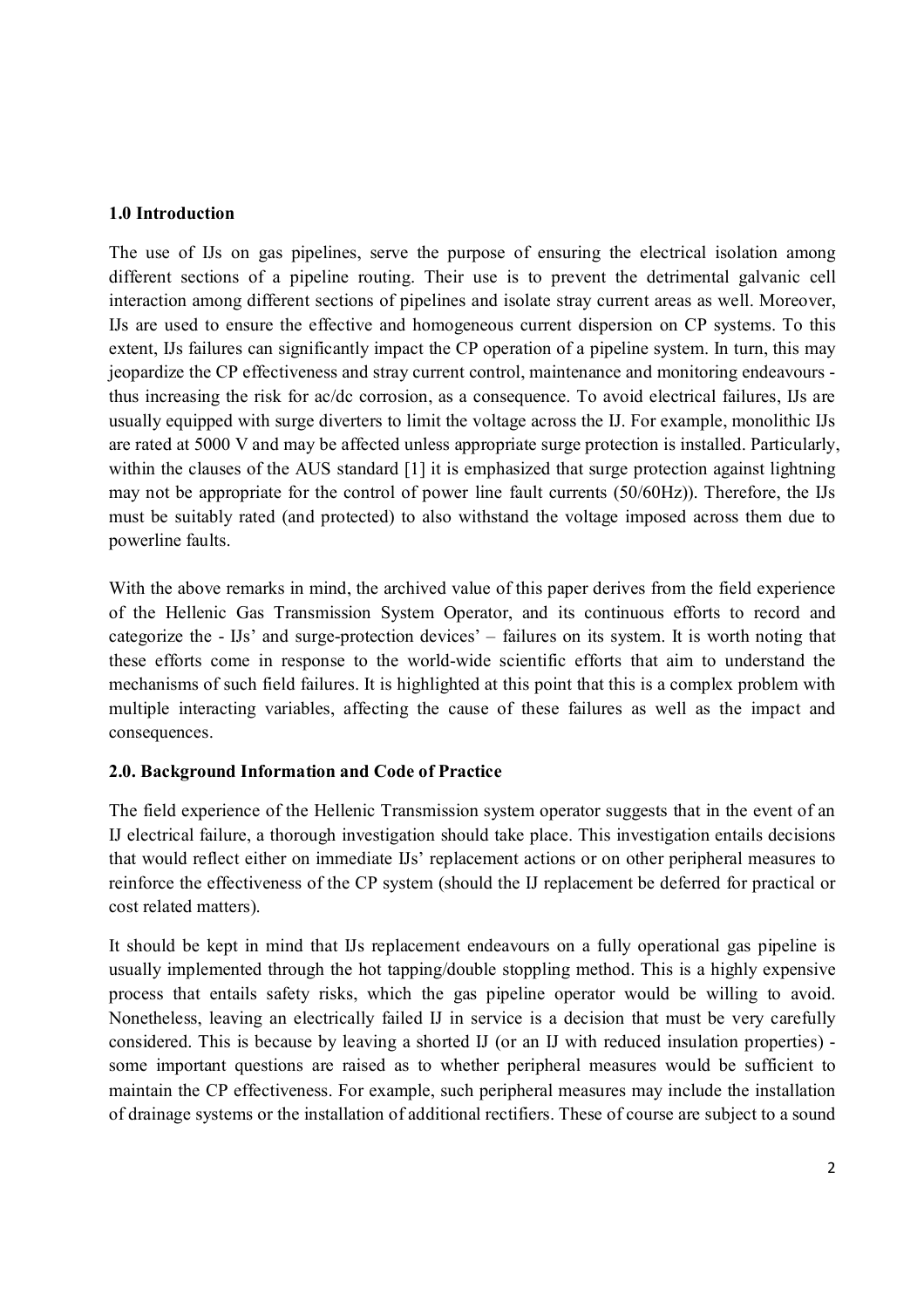reasoning, which evidently justifies that the CP effectiveness is not compromised by the IJ failure and therefore the IJ replacement can be deferred. To this end, the CP operator has the option to apply the norm for CP of complex structures which is described in EN 14505 [2], as an alternative to IJ replacement.

However, the need to replace the failed IJs cannot be averted at all occasions. For instance, the replacement can be become an immediate necessity when there is a gas leak through the insulation or when the reduction on their insulating properties is such, that renders CP ineffective. Some IJs are constructed in a manner that a gas leak through the insulation can be temporarily stopped or constrained by applying equipment such as emergency sealing gaskets or by other tightening measures. However, such measures for gas leak control are not and should not be considered as a permanent/effective repair method.

## **3.0 Evidence and Case Studies from the Hellenic Gas Transmission System**

This section is organized as follows. Firstly, a brief description of the CP system associated with the main line of the gas transmission system is provided. Secondly, some documented incidents pertaining to IJs and ISGs failures in the Hellenic Gas Transmission are discussed. Thirdly, an IJ failure incident is analysed and discussed in more detail.

#### *3.1 Cathodic Protection System of the Main Gas Transmission System [3-5]*

The main gas line of NGTS of Greece extends from the Greek-Bulgarian borders to the west of Athens area. The pipeline had been installed between 1992 and 1995 (construction period). The burial depth range varies between 1 to 2 m. The factory coating is 3LPE with HSS at girth welds. The pipeline diameter is 30'' with wall thickness ranging between 9,5 to 15,6mm. The CP system consists of 12 CP areas separated by monolithic IJs (Fig. 1). Each CP area is normally protected by means of one Rectifier. The numbering of CP areas increases from south to north. In this work, we focus on the IJs of the main line that are in sequential order (i.e. between areas 1-2, 2-3, 3-4, etc.) other than the IJs separating the main line from branch lines or earthed structures. The rectifiers are remotely monitored and their switching is controlled through a GSM wireless transmission system since 2006-2007. More details on CP and earthing system can be sought in the bibliography [3-5]. It is noted that the described incidents in the following sections of this paper, belong to this main gas line.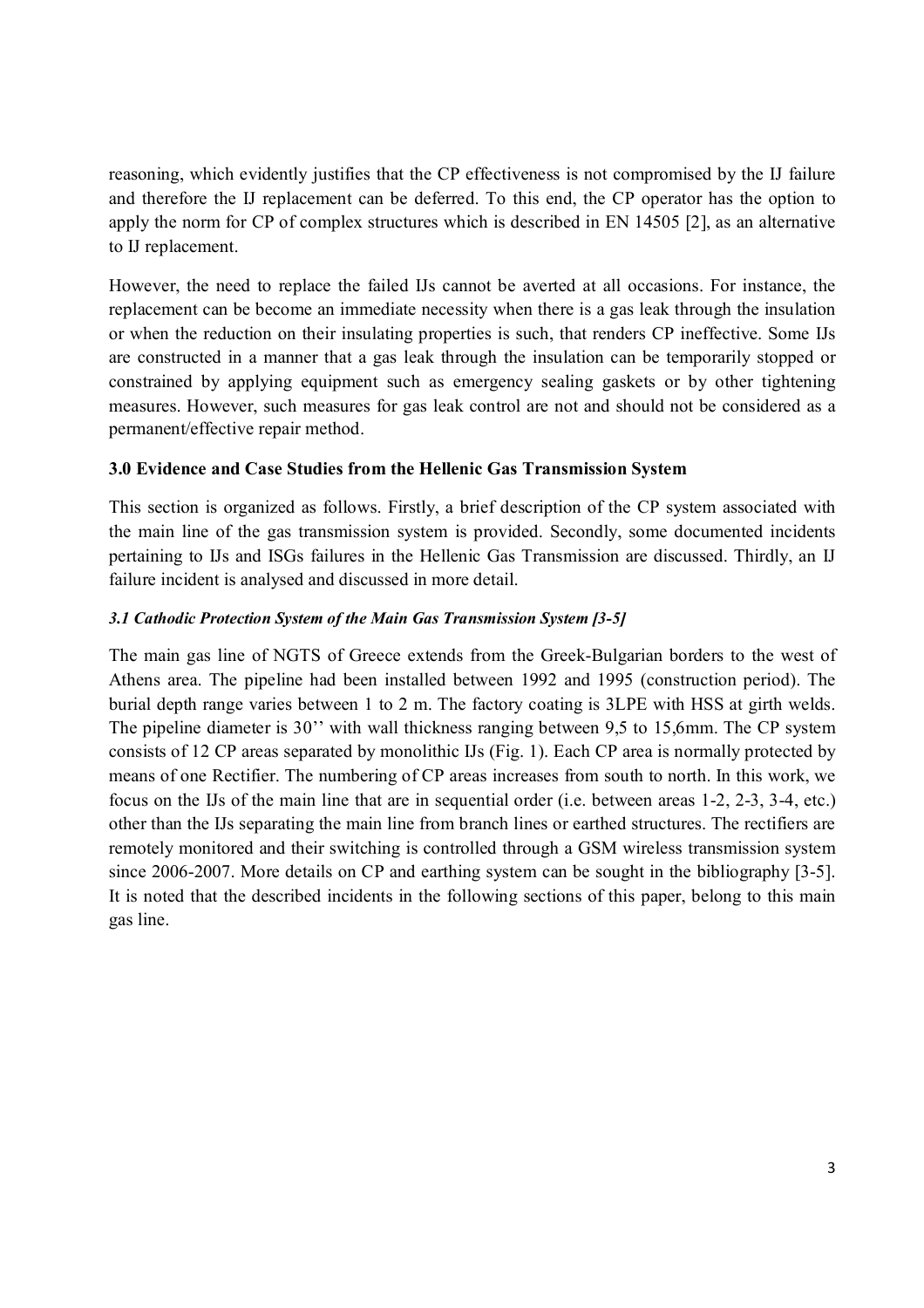

**Figure 1 : Existing NGTS of Greece (the sites of IJ/ISGS in question are indicated by arrows)**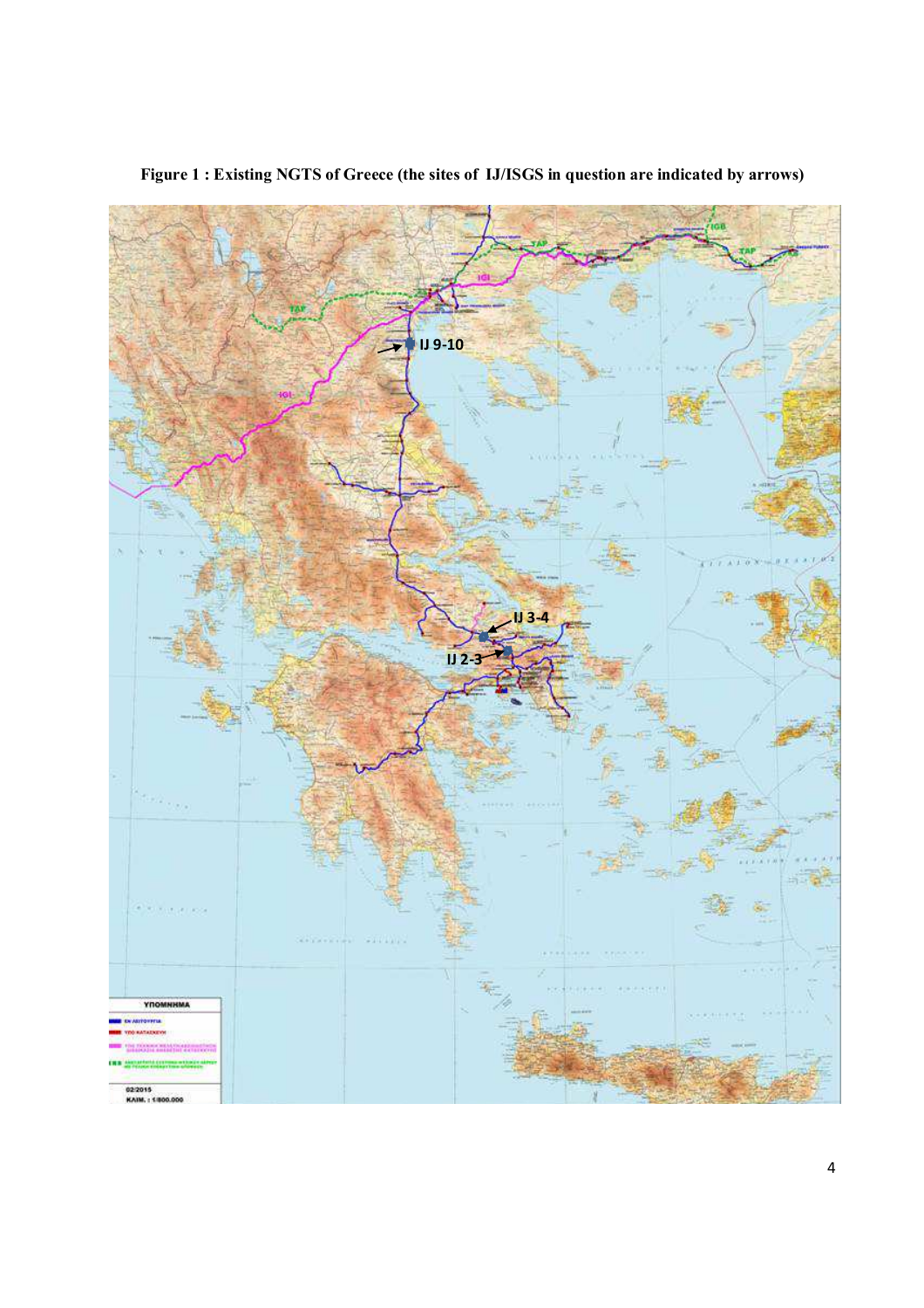#### *3.2 Brief Description of the Hellenic Experience*

The few IJs' failures encountered in the Greek gas transmission and distribution system, fall under the following three main categories:

- Electrical
- Mechanical
- Both mechanical and electrical

In the present work we will mainly describe some electrical failures of IJs and ISGs. The electrical failure of monolithic joints of the gas transmission and distribution pipelines of the Greek gas grid, (through the reduction of their insulating properties) was one of the most common types of incidents encountered. The failures were attributed to surge/lightning overvoltage effects or on short-term interference events, since such type of hazards had been underestimated at the design/construction phases of the pipeline. This underestimation had been partly reinforced by the fact that the technical standards (two decades ago), imposed ISG installations only in the hazardous (Ex) zones [7]. This interpretation had the consequence of leaving the IJs unprotected from electrically hazardous events. As a result some IJs in the NGTS have failed, i.e. they lost insulation effectiveness. The number of insulation failures detected during the first years of operation (1996- 2002), was in the order of 7 failures out of 69. The latter figure (69) refers to IJs installed but not initially protected by ISGs. It should be noted, at this point that no insulation failures were detected on above ground IJs - installed between cathodically protected areas and earthed facilities - since these had initially been equipped with appropriate ISGs.

This failure figure (7/69) was considered a serious problem and an urgent project was launched to ensure that the remaining buried IJs would not fail. The remedial action involved the installation of ISGs on buried IJs of the gas transmission system, except on those IJs that had already failed. The ISGs were connected with  $25 \text{ mm}^2$  cross section wiring with the shortest possible length to reduce their inductive impedance according to Afk no.5 [7] (see Figure 2).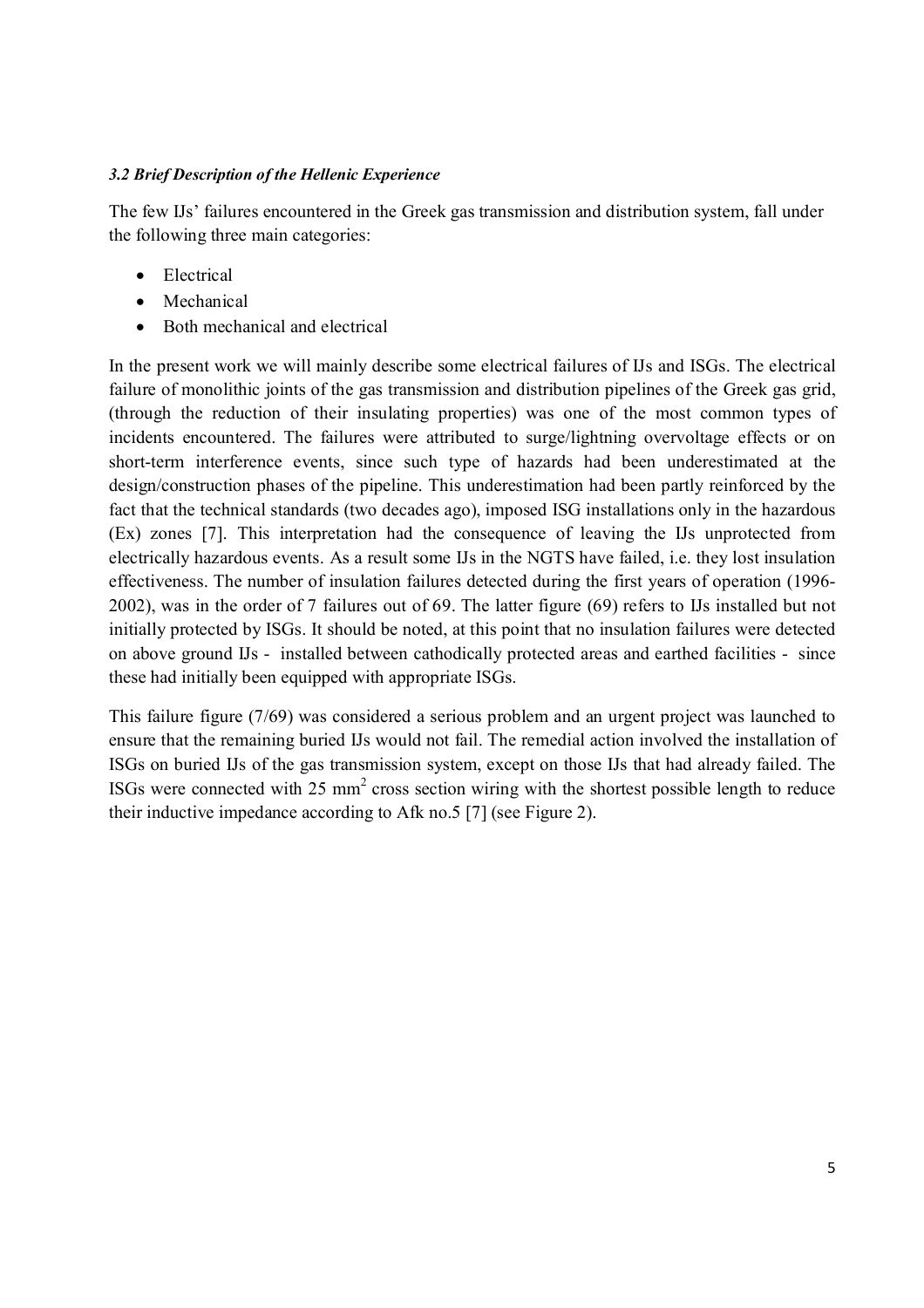#### **Figure 2: Installation of the ISGs**



# $a+b < 30$  cm

The installation process started in mid-2002 and had been finalized in the first quarter of 2003. The typical technical data of the ISG initially installed underground, on the buried in soil IJs are presented in Table 1.

| Nominal discharge current $(8/20 \,\mu s)$ (I <sub>n</sub> )         | 100 kA        |
|----------------------------------------------------------------------|---------------|
| Lightning Impulse current (10/350 $\mu$ s) I <sub>imp</sub>          | 50 kA         |
| Rated impulse sparkover voltage $(1,2/50 \,\mu s)$ U <sub>rimp</sub> | $\leq$ 2.2 kV |
| AC sparkover voltage (50 Hz)                                         | $\leq$ 1 kV   |

**Table 1: Technical data of the ISGs initially installed** 

Moreover, towards the end of 2007, two of the faulty IJs that were never protected by ISGs, had been replaced on the 'live' line by means of the hot tapping and double stoppling method. As part of the continuous efforts of the CP operator to record and categorize the failures on its system, these faulty joints were sent to their manufacturer for reconstruction (i.e. they were disassembled and reassembled). The disassembling of the IJs allowed the visual inspection of internal IJ parts and confirmed that the breakdown was caused by lightning. Some characteristic photos showing the cracks and carbonization traces on the insulating materials are illustrated in Annex  $1 - [8]$ .

However, in 2012 there were some measurement-based indications that the insulating properties of the - remaining in the system - faulty IJs, deteriorate with time. This has raised a question as to whether remedial actions should be immediately applied. The remedial options considered were two. The first option was to bridge the IJs above ground through the CP cabling, but this was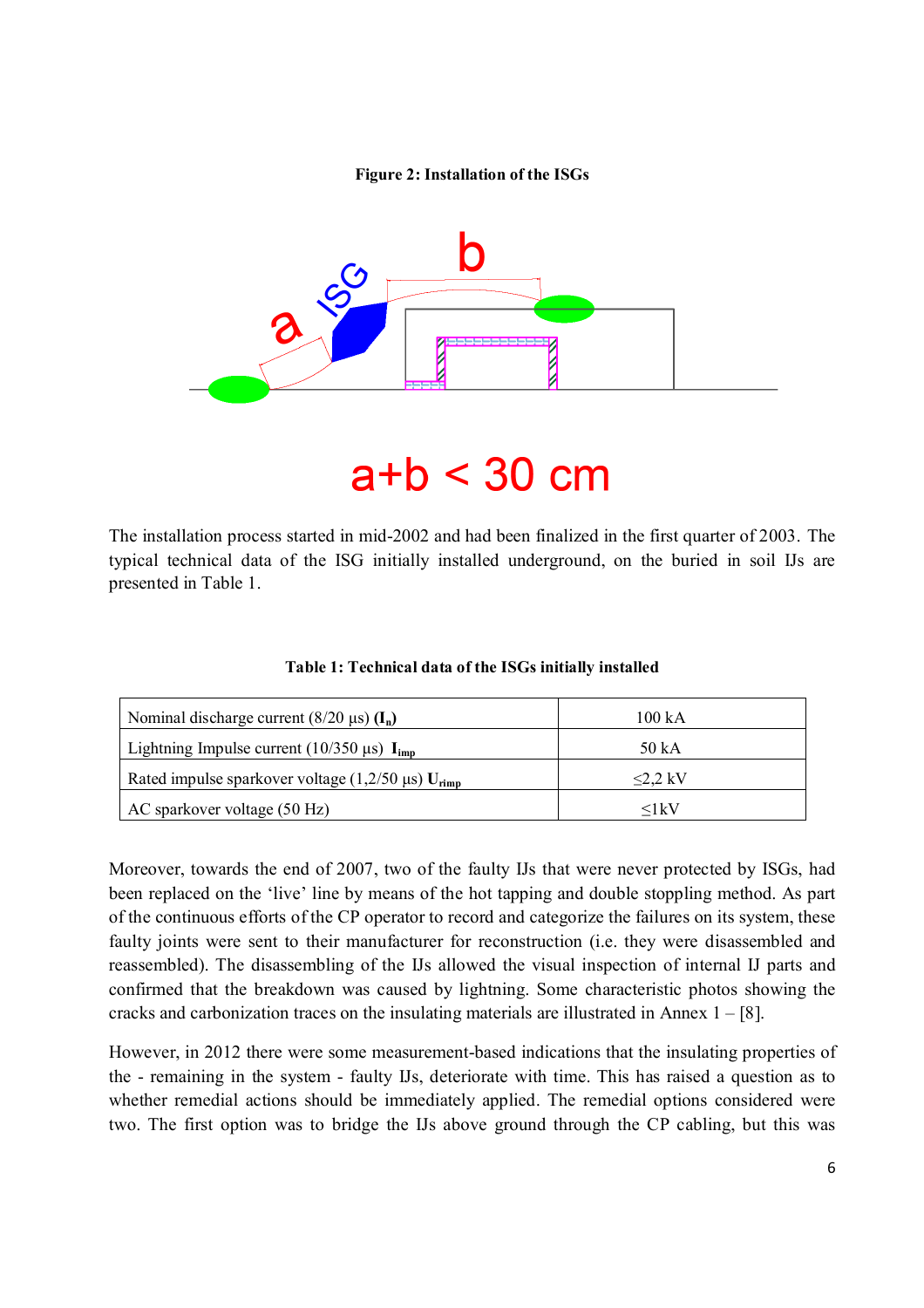immediately discarded because of the high inductive impedance of the bridging cable - produced by its relatively long routing and low cross sectional area of these cables [7]. The second option considered was to directly bridge the IJs at their physical installation locations (i.e. underground). The decision to enforce this action on all failed joints took place on February 2013. The bridging was enabled via three short cables of  $25mm^2$  pin brazed at symmetric positions around the IJ (see Figure 3).

#### **Figure 3 : Bridging of the failed IJs**



Through this interim action (i.e. the intentional underground bridging of the faulty IJs), the safety was reassured, since any lightning and fault currents would flow through the short circuit wires. A secondary benefit to the system's operation was that the insulating materials of the IJs would not be overstressed by lightning/overvoltage effects and thus the possibility, of a further damage that would result in a gas leak - through the insulating material - would be minimised. Of course, following the IJ underground bridging option, the CP levels were readjusted accordingly to ensure the protection's effectiveness.

#### *3.3 Description and Analysis of a Specific Case-Study.*

The following case study refers to an IJ that has electrically failed under field conditions, towards the end of 2012. This particular IJ is installed between CP areas 2 and 3 on the main line of NGTS (Figure 1). It is worth noting that in 2002, this particular IJ had been equipped with an ISG device.

For the pipeline sections that fall under CP area 2 and 3, the CP operator has been performing annual field measurements to document the effective resistance to earth values of those sections. These measurements reflect, in essence, the effective resistance to earth value that is produced: a) by the IJ and b) by the coated pipelines sections that are attached on either side of the IJ [6]. (Note: The coated pipelines sections could span away from the IJ for several km). Thus, a series of annual measurements corresponding to the pipeline sections between CP area 2 and 3 is shown in Graph -1.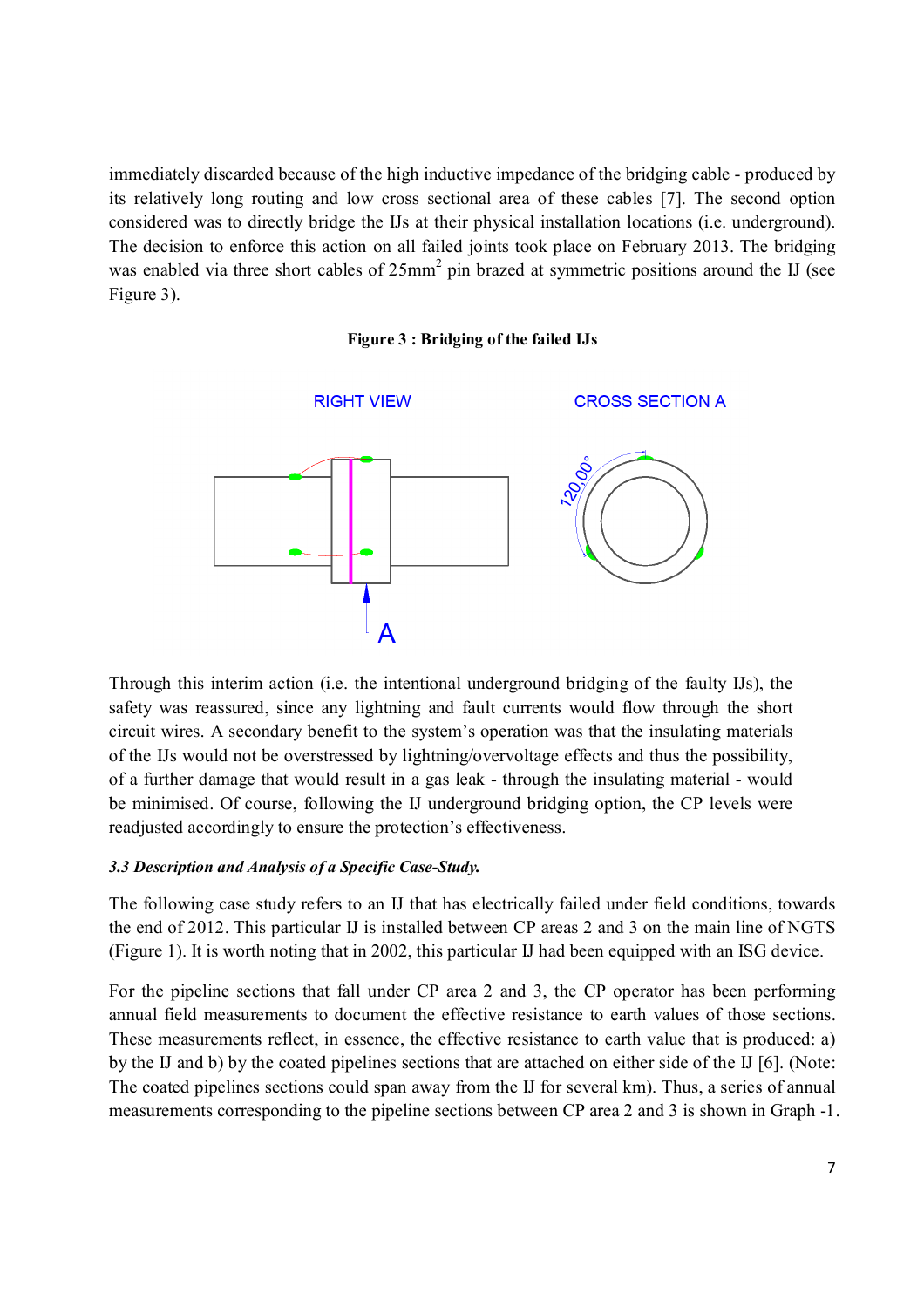

**Graph 1 : IJ's Effective Resistance (to Earth Measurements) between CP areas 2-3 through the years** 

The results shown in Graph-1 can be interpreted as follows:

The effective resistance value of the pipeline sections that fall under CP area 2 and 3 had been gradually diminishing over the years. This diminishing was due to the IJ degradation or due to the pipeline's coating degradation. In either case, the degradation suggests that the pipeline was subjected to electrically hazardous events (i.e. lightning activity, short-term EMI, etc.)

Moreover, in 2002 and prior to the installation of an ISG device to this IJ, some CP related measurements (i.e. switching on/off potential methodology) were carried out. These measurements are shown in Table 2:

#### **Table 2 : On/off switching measurements 2002**

| <b>CP</b> area | Potential on (V) | Potential off $(V)$ |
|----------------|------------------|---------------------|
|                | $-2,85$          | $-1,42$             |
|                | $-0,86$          |                     |

During these measurements the rectifier at the CP area no.3 was disconnected and the rectifier at the CP area no.2 had been on/off switched. As can be seen in Table 2 there was a slight decrease on the area's 3 potential (10 mV) synchronously following the switching of area 2. This was an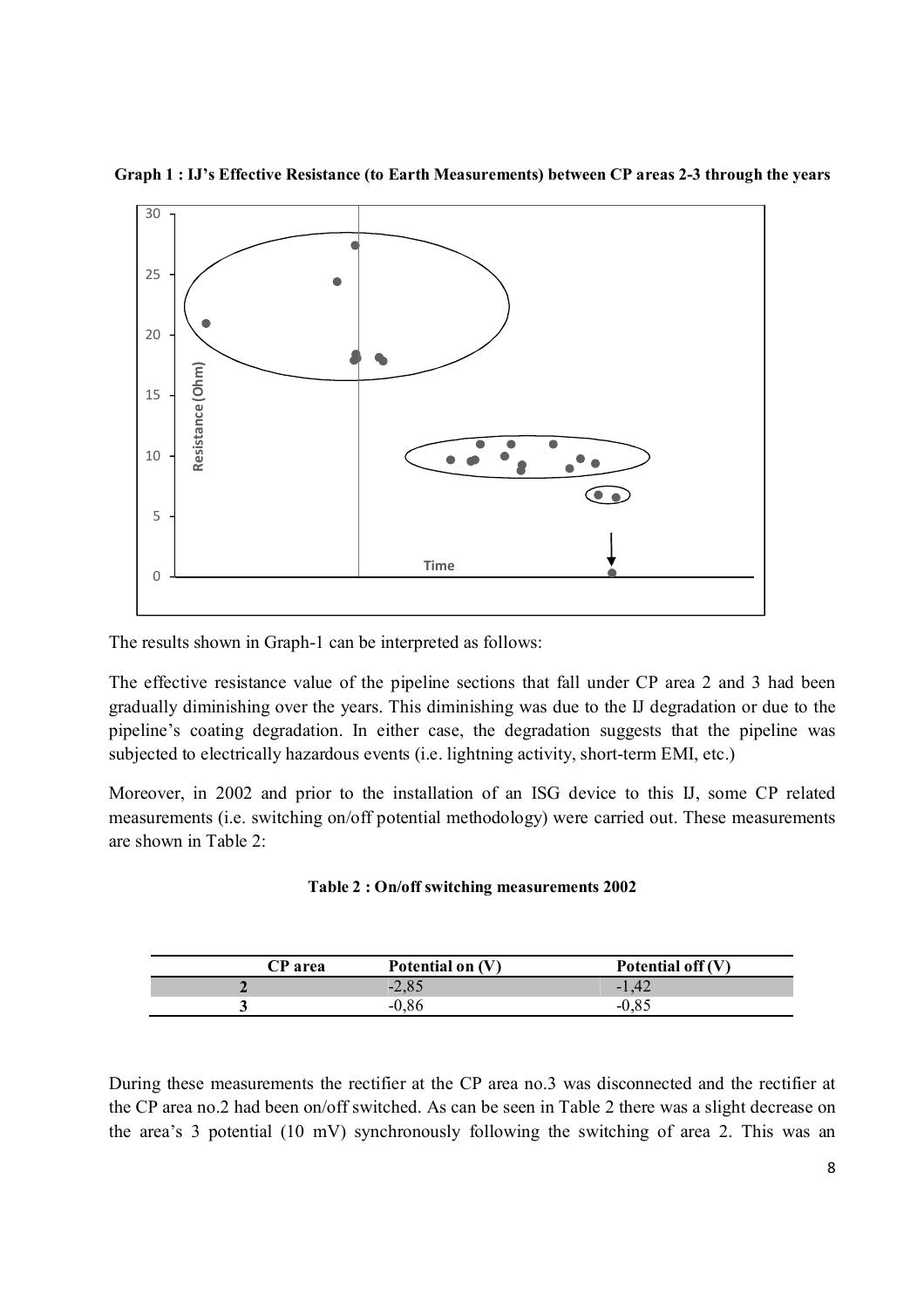indication that the IJ was not a perfect isolator [9]. Despite this indication, the IJ degradation was not considered severe and the operator proceeded with installing an ISG device, without any further investigation.

Nonetheless, approximately 10 years later, the CP monitoring data had shown some evidence of CP malfunction and disturbance. This was suggesting that the IJ or the ISG may be exhibiting reduced insulation properties; a possible IJ failure could be only confirmed by an excavation process. Thus, an excavation took place and it confirmed that the IJ had failed. In fact, the IJ was confirmed failed by several on site measurements (note: the ISG was temporarily disconnected during these site tests). On the contrary, the ISG was not detected shorted. The latter had been also confirmed by onsite measurements. Therefore, the buried ISG was disconnected and removed from service. It was immediately sent to the manufacturer for conducting forensic tests and for tracing any signs of accelerated ageing. The manufacturer's tests and conclusions are briefly described below:

# *a. Manufacturer's Tests on ISGs*

The ISGs removed from the failed IJ between CP areas 2-3 was subjected to the final clearance checks - as they are applied in the production process of similar ISGs. The final clearance check was carried out with a lightning impulse voltage of 1.2/50  $\mu$ s wave shape at a peak value of 2.5 kV. To pass this test the ISG had to be activated at a voltage range between 1.2 kV and 2.5 kV. Any sparkover voltages below 1.2 kV or above 2.5 kV will result in failing the test. To this extent, Table 3 summarises two important conclusions that have been communicated by the manufacturer, upon the completion of the tests.

#### **Table 3: Report provided by the ISG manufacturer**

| ISG at IJ 2-3: $\vert$ Various sparkover voltages, mainly below 1.2 kV (test failed)           |
|------------------------------------------------------------------------------------------------|
| ISG at IJ 2-3: The electrodes showed signs of erosive burning caused by temporary AC currents. |

Nonetheless, the important conclusion was that the ISG electrodes had shown signs of erosive burning caused by temporary AC currents. This entails that AC interference (short or long term) may have a detrimental effect on IJ failures, should the protective measures (i.e. ISG) are unable to cater for the proper mitigation of short-term EMI.

# *b. More IJ/ISG failures*

In the meantime, two more incidents of IJ/ISG failures were found in the Hellenic System, which will be reported in a future work. The first incident refers to an IJ between CP areas 3-4. It is related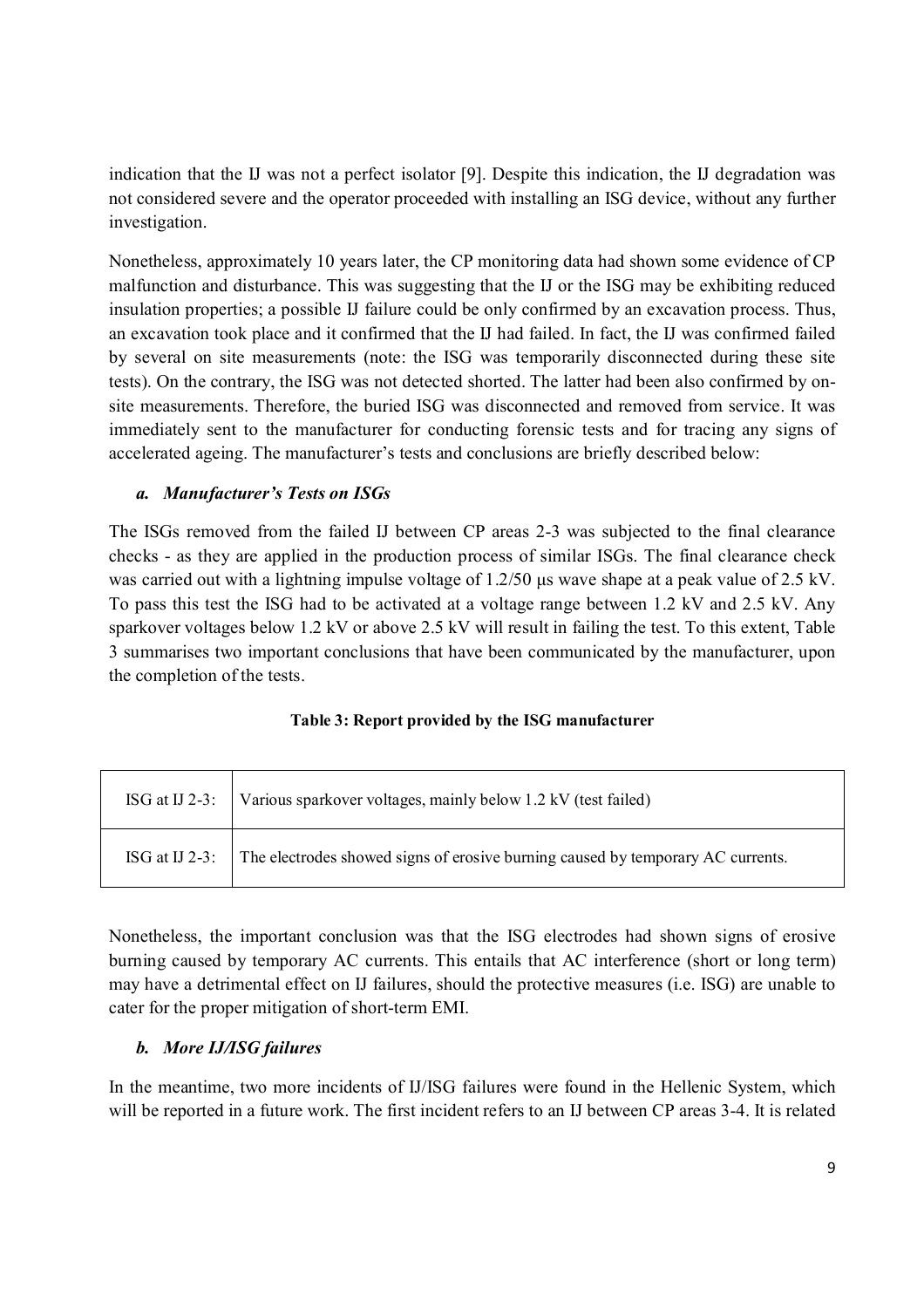to an ISG malfunction giving the impression to the operator of an intermittent IJs' short circuit depending on the AC interference levels at the time of IJ test the ISG was DC conductive or not. In this case, the ISG was replaced with another ISG having improved properties in terms of AC withstand capability.

The second case refers to IJ between CP areas 9-10 that is – similarly to the IJ 2-3 case - related to IJs' electric failure while the ISG was not found in short circuit. The scenario that this IJ may also have suffered a dielectric degradation during the period that it was not protected by ISG (before 2002) cannot be excluded.

# *c. Lab tests by CP operator*

The CP operator proceeded with some preliminary testing in the lab on ISGs removed from service and compared them with a similar new ISG which had never been used in service. The methodology and test results are not yet publicly available. However, the preliminary results of this endeavour provide some evidence of a deviated performance of the used ISGs (in-service for 12 to 15 years) compared to the new ones (those not in service). However, a more systematic research and testing are required to understand the fundamental cause and mechanisms of ISGs' degradation.

# **4.0 Further Discussion and Concluding Remarks**

It is clear from the contents of this paper that the understanding of the mechanisms that lead to IJs failures is a complex process. This is due to the multiple interacting variables which affect the cause and time of these failures. The possible failure causes are summarised below:

- **Inappropriate installation of ISG devices**: This may entail the connecting ISG wires used have long wiring with insufficient cross sectional area creating high inductive impedance. The impact may be that the voltage developed on the IJ, in the event of a lightning strike, can be well above its dielectric strength due to the additional voltage being developed across the connecting wires.
- **Natural Ageing and Moisture Ingress:** The dielectric strength of the IJ may be significantly affected due to natural ageing factors or moisture ingress.
- **Use of surge protective devices that are not appropriate for the control of power line AC fault currents:** If the impact of AC interference is not taken into consideration, when designing the protection of pipelines from electrical hazards, then IJs may fail under severe AC fault conditions (if these are not properly mitigated by earthing arrangements or drainage systems).

It should be highlighted that the Hellenic Gas Transmission System Operator has dedicated significant time and efforts to record and categorize the IJs failures on its system. Most of these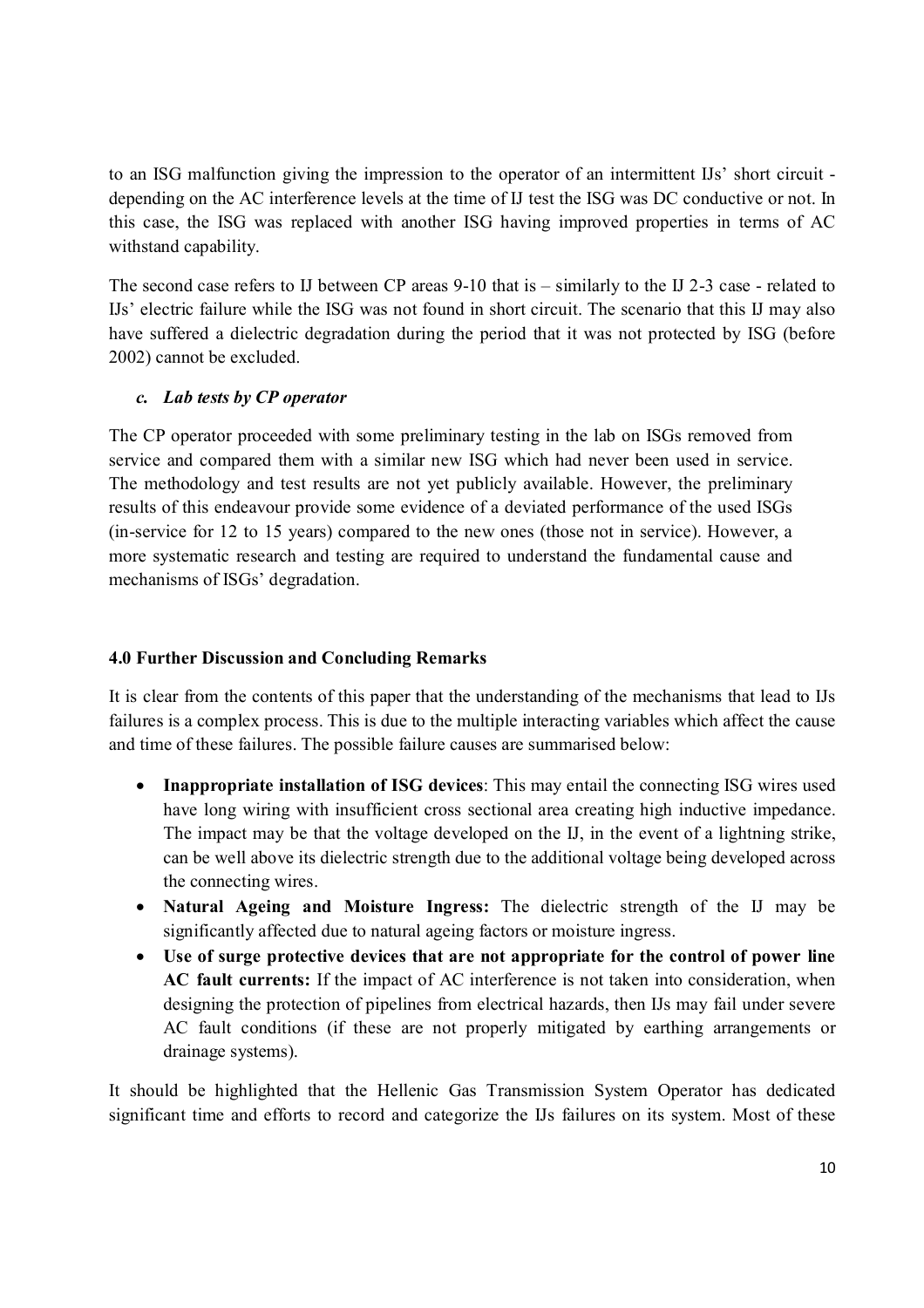failures were electrical in nature. To this end, the operator is currently enriching his code of practice to this extent, by:

- Increasing the rate of periodical inspections of the IJ performance via remote monitoring of the CP system performance
- Implementing improved on-site measurement techniques and calculations for verification of isolating effectiveness of operating buried IJs [6]
- Gradual replacement of the inappropriate surge protection devices, with proper mitigation devices that are able to cater both for lightning and AC overvoltage events.
- Reinforce the R&D activities of the company to understand the fundamental cause of these failures, accounting for the impact of multiple interacting variables (e.g. weather, environmental material characteristics, presence and activity of nearby power lines). Where appropriate, more field tests will be carried out to link theory with practice.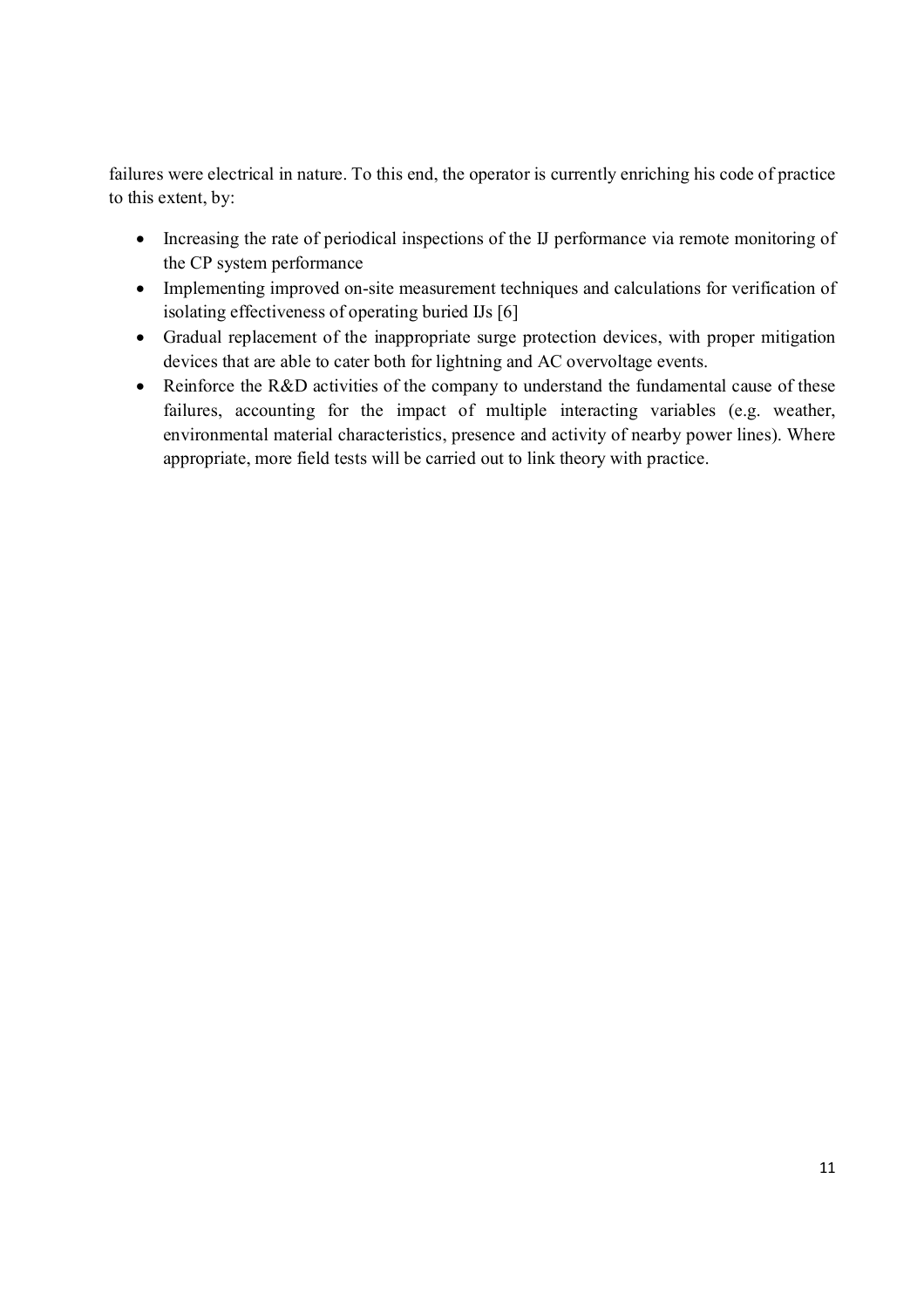## **Annex1 Photos of IJ disassembling and carbonization traces created by flashover sparks**

During the disassembling only mechanical pressure was applied in order to separate the IJs parts. After disassembling the IJs, this was one view of the appurtenances. The burnings from the sparkover are visible (see arrows).



An other view of the IJs main body proves the existence of lightning sparkovers. The shape of the burnings proves indeed that the cause was surge/lightning currents.

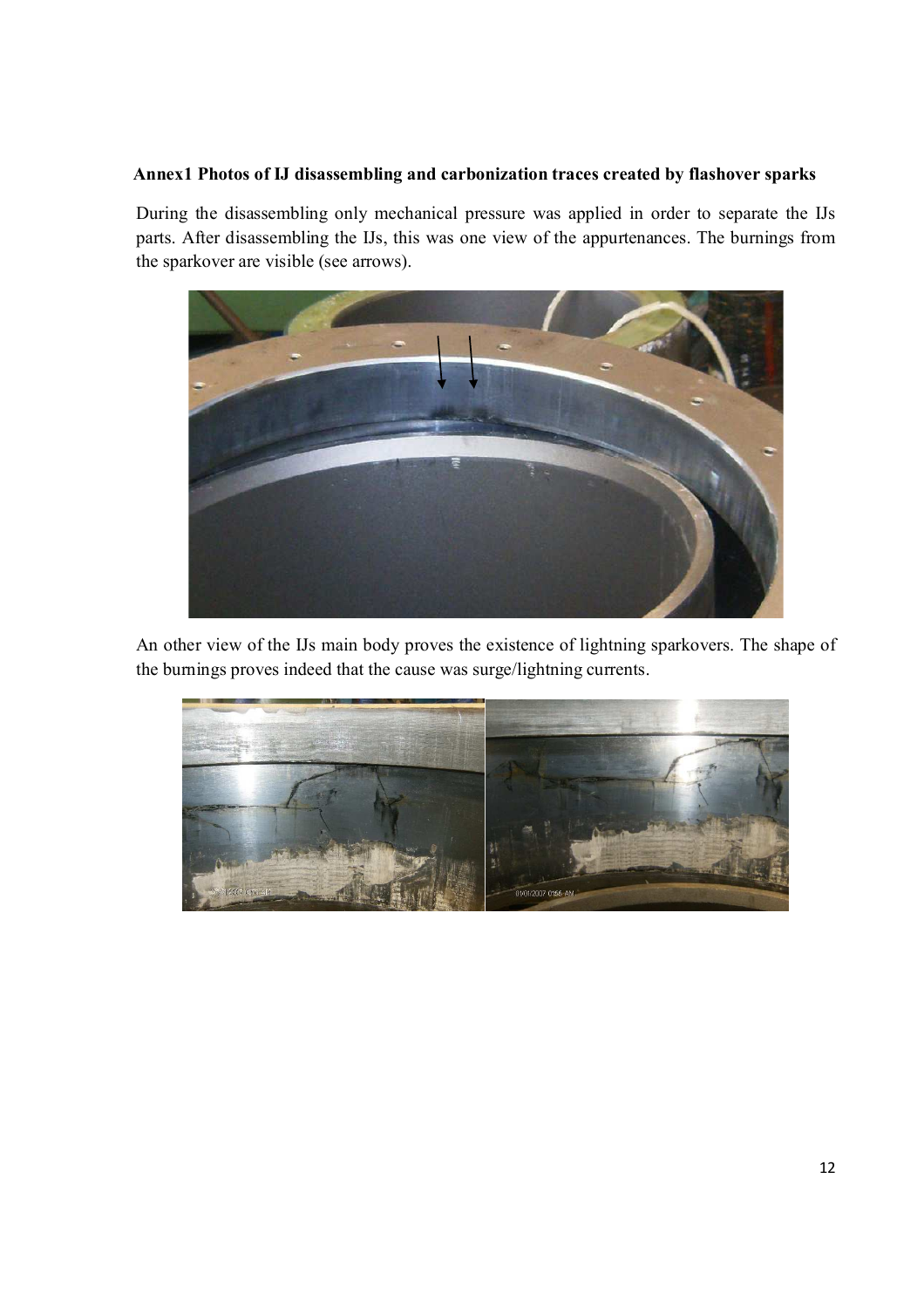In the following picture we can witness the mechanical damage that was caused by the repetitive lightning strikes.



It is obvious that all insulating properties are lost and that the IJ has been susceptible to nondesirable effects; i.e. further mechanical damage with worst case senario the creation of arcs when lightning strikes occur.

**Important note: Despite this damage the O-rings maintained the sealing properties.**